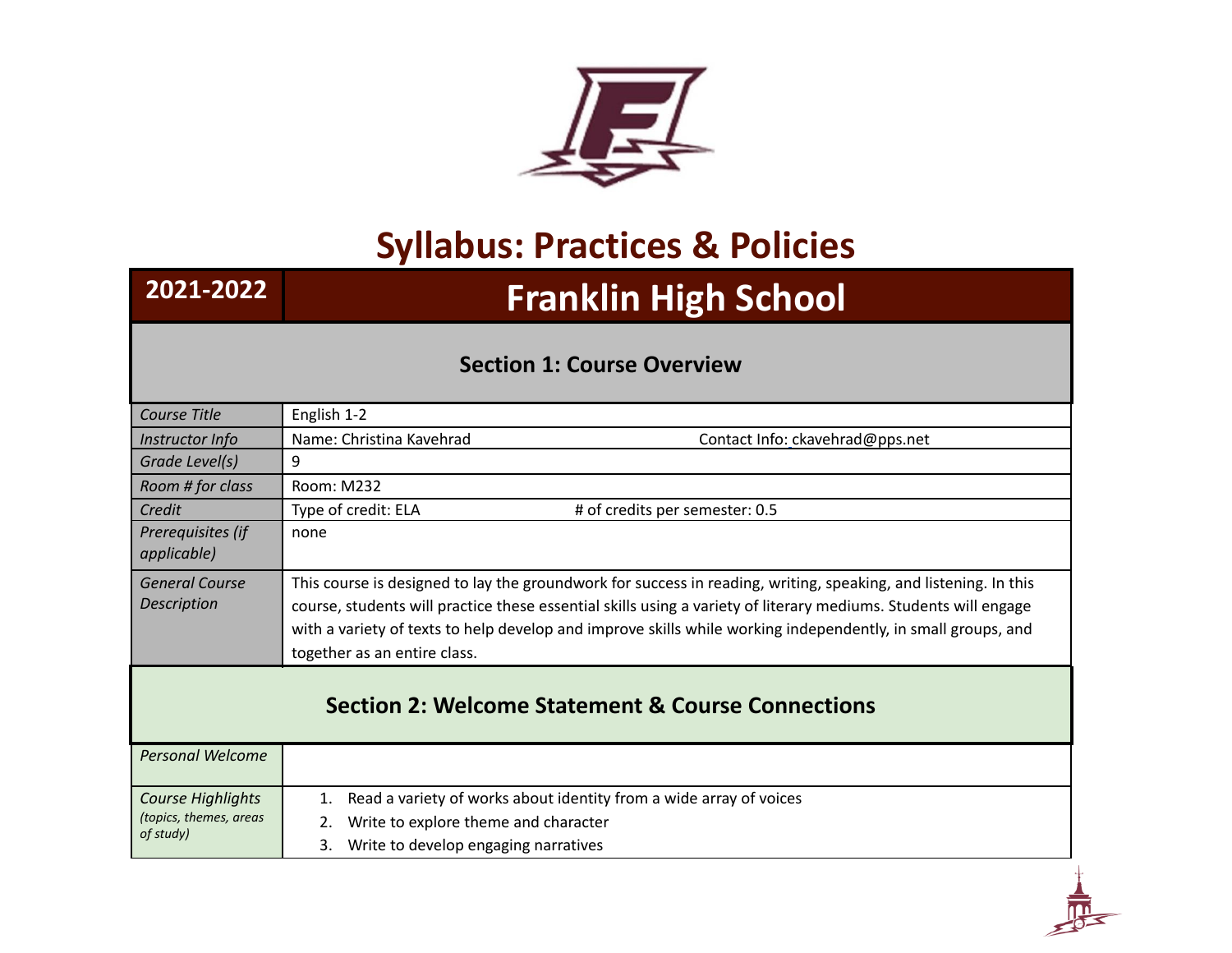|                                    | 4. Practice the writing process                                                                                   |  |  |  |  |  |  |  |
|------------------------------------|-------------------------------------------------------------------------------------------------------------------|--|--|--|--|--|--|--|
|                                    | 5. Practice listening and speaking through discussion, group work, and presentations                              |  |  |  |  |  |  |  |
| Course                             | According to PPS Reimagined Vision, "A graduate of Portland Public Schools will be a compassionate critical       |  |  |  |  |  |  |  |
| Connections to PPS                 | thinker, able to collaborate and solve problems, and be prepared to lead a more socially just world." In English  |  |  |  |  |  |  |  |
| <b>Relmagined Vision</b>           | 1-2, students will engage in frequent critical thinking around texts and non-text media, they will collaborate in |  |  |  |  |  |  |  |
|                                    | partners and small groups, and they will examine issues of justice through reading, writing, speaking, and        |  |  |  |  |  |  |  |
|                                    | listening.                                                                                                        |  |  |  |  |  |  |  |
|                                    |                                                                                                                   |  |  |  |  |  |  |  |
| <b>Section 3: Student Learning</b> |                                                                                                                   |  |  |  |  |  |  |  |
|                                    |                                                                                                                   |  |  |  |  |  |  |  |
| Prioritized                        | The following standards will be explored in the course:                                                           |  |  |  |  |  |  |  |
| <b>Standards</b>                   | 9.1 - Citing text evidence                                                                                        |  |  |  |  |  |  |  |
|                                    | 9.2 - Informative/Explanatory writing                                                                             |  |  |  |  |  |  |  |
|                                    | 9.3 - Narrative writing                                                                                           |  |  |  |  |  |  |  |
| <b>PPS Graduate</b>                | I will help students grow their knowledge and skills in the following aspects of PPS's Graduate Portrait:         |  |  |  |  |  |  |  |
| Portrait                           | Inquisitive Critical Thinkers with Deep Knowledge<br>u.                                                           |  |  |  |  |  |  |  |
| <b>Connections</b>                 | Powerful and Effective Communicators                                                                              |  |  |  |  |  |  |  |
|                                    | $\Box$ Positive, Confident, and Connected Sense of Self                                                           |  |  |  |  |  |  |  |
| Differentiation/                   | I will provide the following supports specifically for students in the following programs:                        |  |  |  |  |  |  |  |
| accessibility<br>strategies and    | <b>Special Education:</b>                                                                                         |  |  |  |  |  |  |  |
| supports:                          | Accommodations indicated by Individual Education Plans will be made in cooperation with students,                 |  |  |  |  |  |  |  |
|                                    | special education teachers and parents.                                                                           |  |  |  |  |  |  |  |
|                                    | 504 Plans:                                                                                                        |  |  |  |  |  |  |  |
|                                    | Accommodations indicated by 504 Plans will be made in cooperation with students, counselors and                   |  |  |  |  |  |  |  |
|                                    | parents.<br>English Language Learners:                                                                            |  |  |  |  |  |  |  |
|                                    | Strategies used in this class to address ELL needs will include, but are not limited to, the following:           |  |  |  |  |  |  |  |
|                                    | Posting clearly defined objectives                                                                                |  |  |  |  |  |  |  |
|                                    |                                                                                                                   |  |  |  |  |  |  |  |
|                                    | Emphasizing key vocabulary                                                                                        |  |  |  |  |  |  |  |
|                                    | Providing clear expectation of tasks, slower speech, increased wait time, etc                                     |  |  |  |  |  |  |  |
|                                    | Scaffolding techniques like think-alouds to support student understanding                                         |  |  |  |  |  |  |  |
|                                    | Allowing for frequent opportunities for student interaction (pair-shares, small and large group<br>work)          |  |  |  |  |  |  |  |
|                                    | Using activities that integrate reading, writing, speaking and listening                                          |  |  |  |  |  |  |  |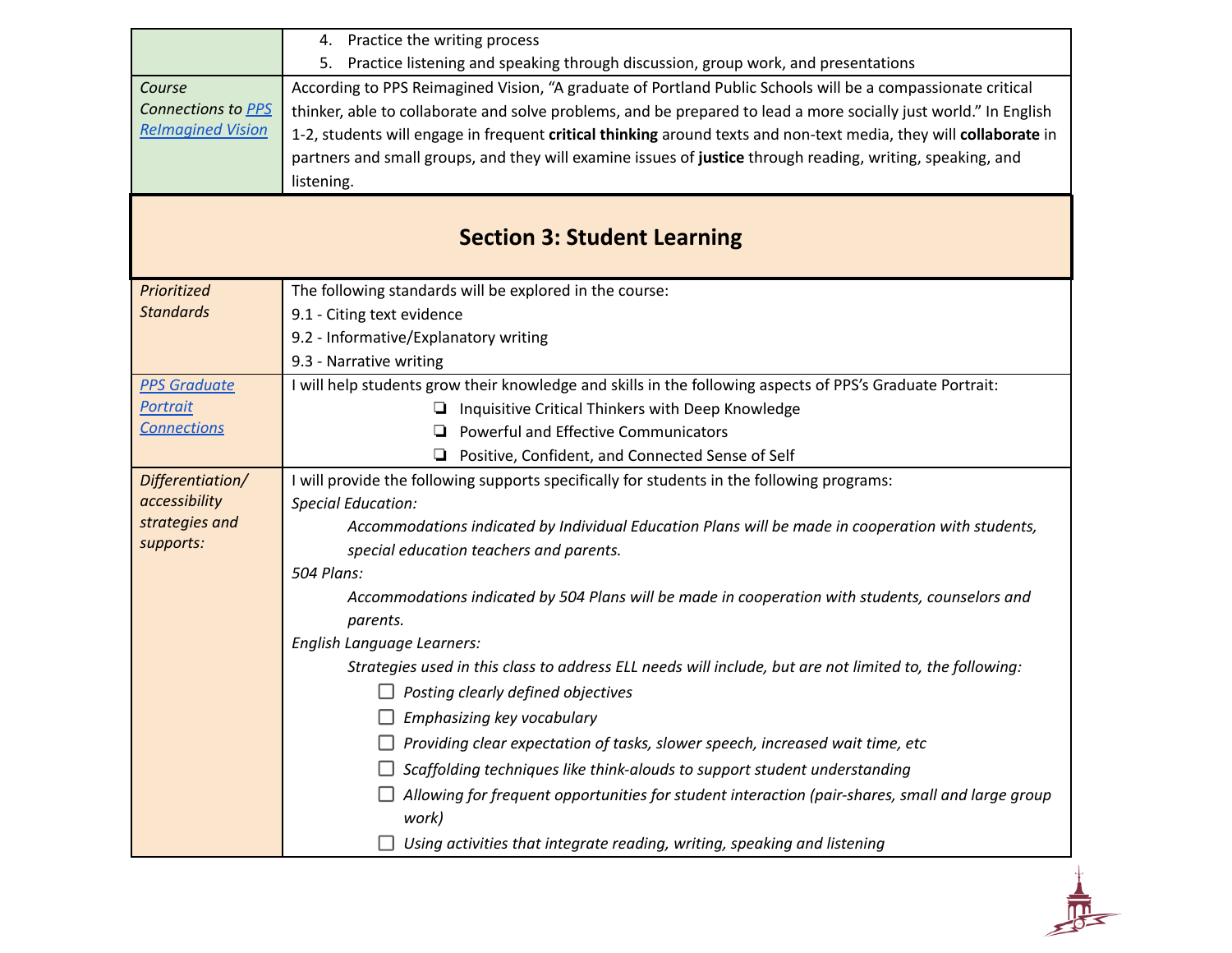|                                        | Providing regular feedback<br>ப                                                                                      |  |  |  |  |  |  |
|----------------------------------------|----------------------------------------------------------------------------------------------------------------------|--|--|--|--|--|--|
|                                        | Talented & Gifted:                                                                                                   |  |  |  |  |  |  |
|                                        | Strategies used in this class to address TAG needs will include, but are not limited to, the following:              |  |  |  |  |  |  |
|                                        | Challenge prompts, flexible grouping, independent based learning, honors option.                                     |  |  |  |  |  |  |
| Personalized                           | ☑ Career Related Learning Experience (CRLE) #1                                                                       |  |  |  |  |  |  |
| <b>Learning</b>                        | <b>Career Related Learning Experience (CRLE) #2</b>                                                                  |  |  |  |  |  |  |
| <b>Graduation</b>                      | -The experience(s) will be:                                                                                          |  |  |  |  |  |  |
| Requirements (as<br>applicable in this | Complete a resume                                                                                                    |  |  |  |  |  |  |
| course):                               | Complete the My Plan Essay<br>⋈                                                                                      |  |  |  |  |  |  |
|                                        | <b>Section 4: Cultivating Culturally Sustaining Communities</b>                                                      |  |  |  |  |  |  |
| <b>Tier 1 SEL Strategies</b>           | <b>Behavioral Expectations:</b>                                                                                      |  |  |  |  |  |  |
| <b>Shared</b>                          | At Franklin High School, in addition to following all school rules, we expect staff and students to:<br>Strive to be |  |  |  |  |  |  |
| Agreements                             | Thoughtful--We put time and effort into our work                                                                     |  |  |  |  |  |  |
|                                        | Respectful--We respect the diverse learning needs of our peers                                                       |  |  |  |  |  |  |
|                                        | Organized--We are present and on time to class                                                                       |  |  |  |  |  |  |
|                                        | Neighborly--We greet others and interact positively                                                                  |  |  |  |  |  |  |
|                                        | Generous--We share our resources with each other                                                                     |  |  |  |  |  |  |
|                                        | I will facilitate the creation of our Shared Agreements that respects and celebrates each student's race, ability,   |  |  |  |  |  |  |
|                                        | language, and gender in the following way(s):                                                                        |  |  |  |  |  |  |
|                                        | soliciting input from every student                                                                                  |  |  |  |  |  |  |
|                                        |                                                                                                                      |  |  |  |  |  |  |
|                                        | collaborating in groups                                                                                              |  |  |  |  |  |  |
|                                        | reviewing the language of the student-suggested norms                                                                |  |  |  |  |  |  |
|                                        | discussing the norms with the goal of consensus                                                                      |  |  |  |  |  |  |
|                                        | providing opportunity for feedback                                                                                   |  |  |  |  |  |  |
|                                        | I will display our Agreements in the following locations:                                                            |  |  |  |  |  |  |
|                                        | $\Box$ on the classroom wall                                                                                         |  |  |  |  |  |  |
|                                        | on my Canvas page                                                                                                    |  |  |  |  |  |  |
|                                        | My plan for ongoing feedback through year on their effectiveness is:                                                 |  |  |  |  |  |  |
|                                        | Student surveys                                                                                                      |  |  |  |  |  |  |
|                                        | Restorative justice circles<br>Grades/assignment completion data                                                     |  |  |  |  |  |  |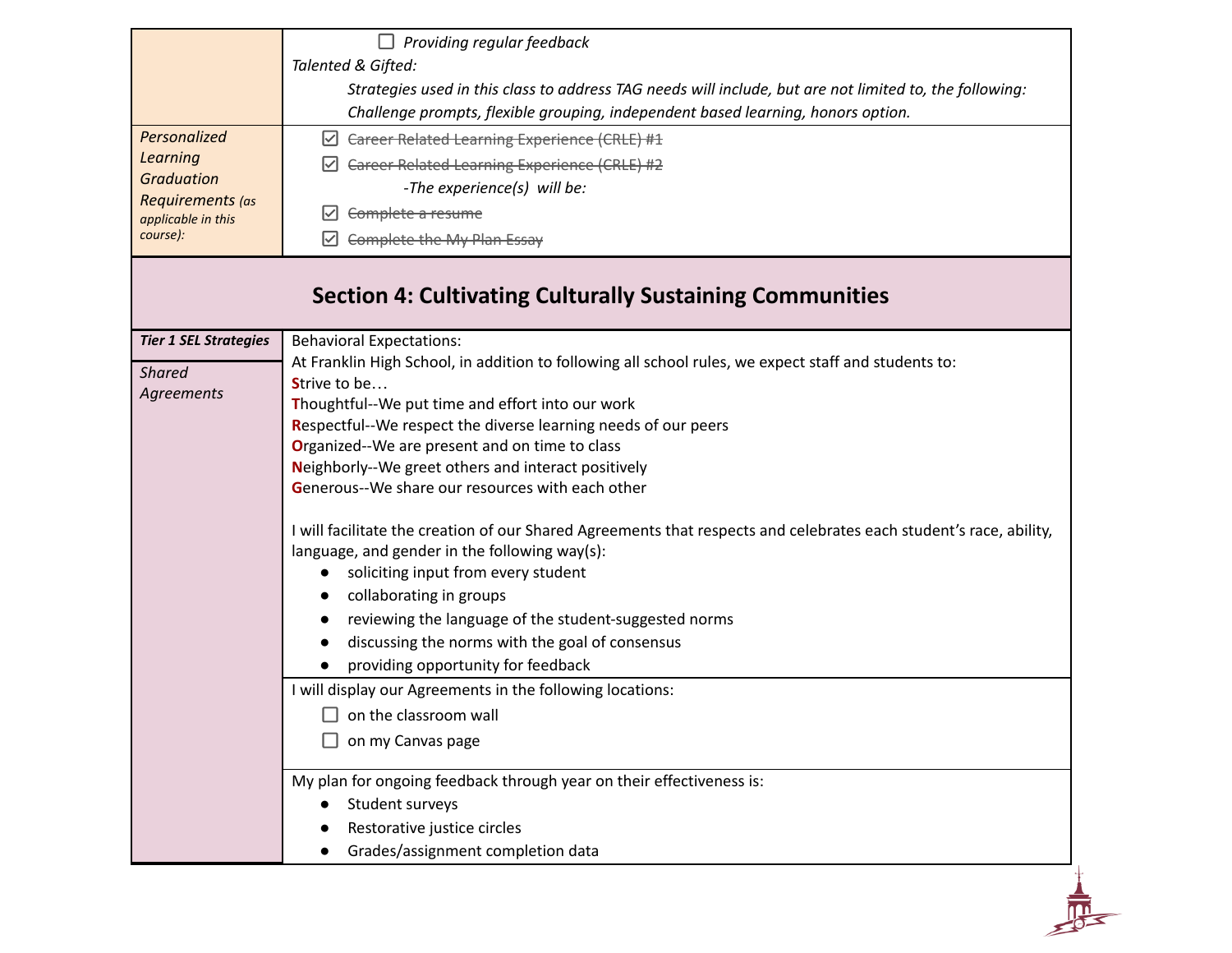| Student's       | I will cultivate culturally sustaining relationships with students by:                                         |  |  |  |  |  |  |
|-----------------|----------------------------------------------------------------------------------------------------------------|--|--|--|--|--|--|
| Perspective &   | Get to know students<br>$\bullet$                                                                              |  |  |  |  |  |  |
| <b>Needs</b>    | Examine personal biases<br>$\bullet$                                                                           |  |  |  |  |  |  |
|                 | Elevate students' languages and cultures<br>$\bullet$                                                          |  |  |  |  |  |  |
|                 | Adapt policies, practices, and pedagogy<br>$\bullet$                                                           |  |  |  |  |  |  |
|                 | Family and community involvement<br>$\bullet$                                                                  |  |  |  |  |  |  |
|                 | Respect their cultures<br>$\bullet$                                                                            |  |  |  |  |  |  |
|                 | Be mindful of intent vs impact                                                                                 |  |  |  |  |  |  |
|                 | Families can communicate what they know of their student's needs with me in the following ways:                |  |  |  |  |  |  |
|                 | Email<br>$\bullet$                                                                                             |  |  |  |  |  |  |
|                 | Phone                                                                                                          |  |  |  |  |  |  |
|                 | Canvas                                                                                                         |  |  |  |  |  |  |
|                 | Remind                                                                                                         |  |  |  |  |  |  |
|                 | Back to School Night                                                                                           |  |  |  |  |  |  |
|                 | Conferences                                                                                                    |  |  |  |  |  |  |
| Empowering      | I will celebrate student successes in the following ways:                                                      |  |  |  |  |  |  |
| <b>Students</b> | Praise/positive feedback<br>$\bullet$                                                                          |  |  |  |  |  |  |
|                 | Displaying student work online or in the classroom<br>$\bullet$                                                |  |  |  |  |  |  |
|                 | Positive phone calls to families/guardians<br>$\bullet$                                                        |  |  |  |  |  |  |
|                 | Class 'parties' and celebrations<br>$\bullet$                                                                  |  |  |  |  |  |  |
|                 | I will solicit student feedback on my pedagogy, policies and practices by:                                     |  |  |  |  |  |  |
|                 | Regular check-ins                                                                                              |  |  |  |  |  |  |
|                 | Student surveys                                                                                                |  |  |  |  |  |  |
|                 | <b>Student Cafes</b><br>$\bullet$                                                                              |  |  |  |  |  |  |
|                 | Restorative justice circles<br>$\bullet$                                                                       |  |  |  |  |  |  |
|                 | Written input<br>$\bullet$                                                                                     |  |  |  |  |  |  |
|                 | Formative assessments                                                                                          |  |  |  |  |  |  |
|                 | Student voice                                                                                                  |  |  |  |  |  |  |
|                 | Exit tickets<br>$\bullet$                                                                                      |  |  |  |  |  |  |
|                 | When class agreements aren't maintained (i.e. behavior) by a student I will approach it in the following ways: |  |  |  |  |  |  |
|                 | Remind them of class norms and agreements<br>$\bullet$                                                         |  |  |  |  |  |  |
|                 | Talk to student outside classroom or after class.<br>$\bullet$                                                 |  |  |  |  |  |  |
|                 | Attempt to help the student understand their effect and role as an individual to the whole.                    |  |  |  |  |  |  |
|                 | Initiate a restorative process that addresses the hurt/harm<br>$\bullet$                                       |  |  |  |  |  |  |

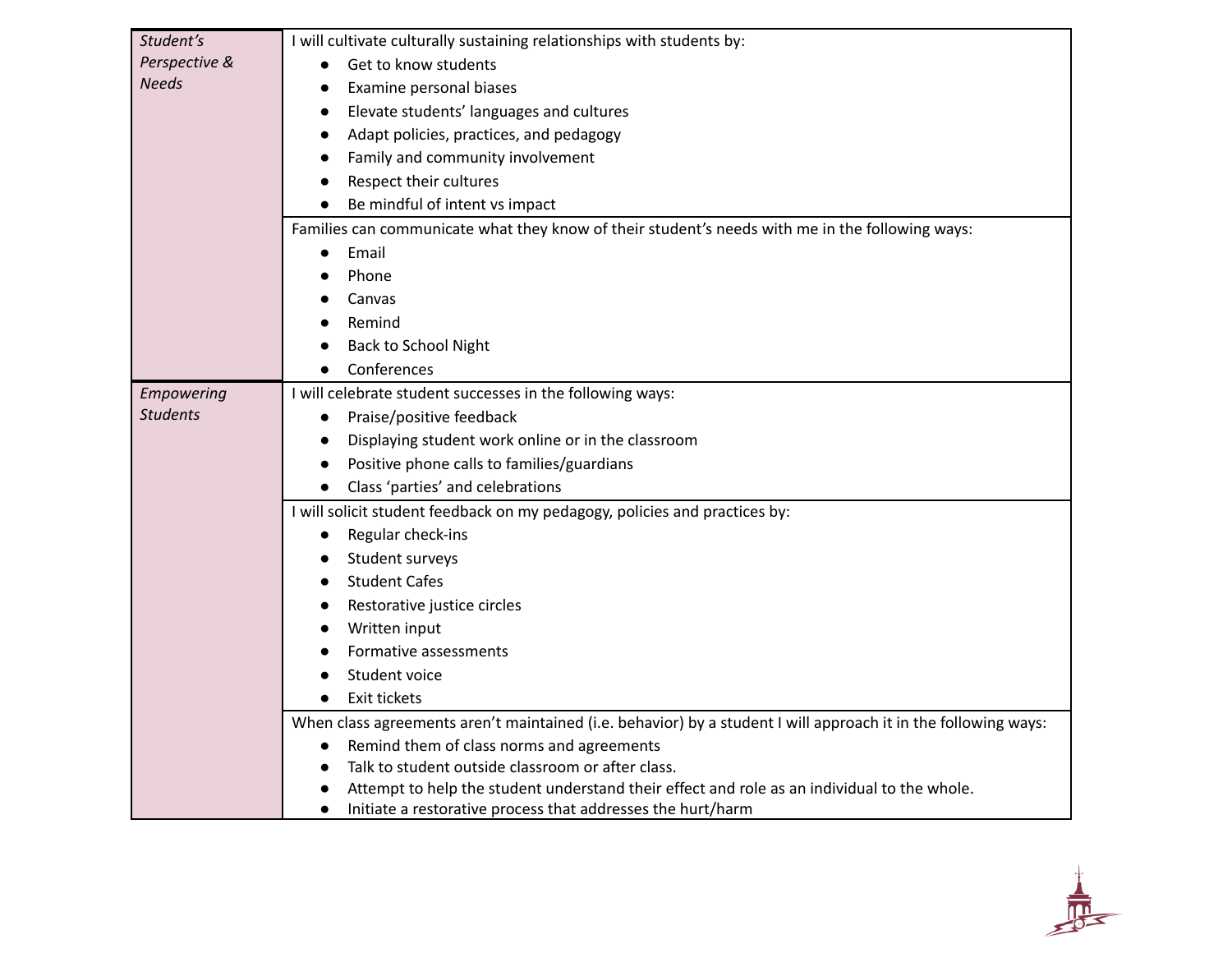| Showcasing                                         | I will provided opportunities for students to choose to share and showcase their work by:                         |  |  |  |  |  |  |
|----------------------------------------------------|-------------------------------------------------------------------------------------------------------------------|--|--|--|--|--|--|
| <b>Student Assets</b>                              | Creating space in the classroom and on Canvas for students to share their work                                    |  |  |  |  |  |  |
|                                                    | Inviting student voice in our daily check ins<br>$\bullet$                                                        |  |  |  |  |  |  |
|                                                    |                                                                                                                   |  |  |  |  |  |  |
|                                                    | <b>Section 5: Classroom Specific Procedures</b>                                                                   |  |  |  |  |  |  |
|                                                    |                                                                                                                   |  |  |  |  |  |  |
| Safety issues and                                  | Wear a mask at all times                                                                                          |  |  |  |  |  |  |
| requirements (if<br>applicable):                   | Maintain at least 3 feet of distance between peers and teacher                                                    |  |  |  |  |  |  |
| <b>Coming &amp; Going</b>                          | I understand the importance of students taking care of their needs. Please use the following guidelines when      |  |  |  |  |  |  |
| from class                                         | coming and going from class:                                                                                      |  |  |  |  |  |  |
|                                                    | $\Box$ One student out with a pass at a time                                                                      |  |  |  |  |  |  |
|                                                    | Return in a timely manner                                                                                         |  |  |  |  |  |  |
|                                                    | $\Box$ Maintain distance and wear mask when in the hallways                                                       |  |  |  |  |  |  |
| <b>Submitting Work</b>                             | I will collect work from students in the following way:                                                           |  |  |  |  |  |  |
|                                                    | $\Box$ Canvas                                                                                                     |  |  |  |  |  |  |
|                                                    | If a student misses a deadline, I will partner with the student in the following ways so they have the ability to |  |  |  |  |  |  |
|                                                    | demonstrate their abilities:                                                                                      |  |  |  |  |  |  |
|                                                    | come to an agreement with the student about an extension, when appropriate<br>$\bullet$                           |  |  |  |  |  |  |
|                                                    | communicate to the student about future assignment opportunity to demonstrate their skills                        |  |  |  |  |  |  |
| <b>Returning Your</b>                              | My plan to return student work is the following:                                                                  |  |  |  |  |  |  |
| Work                                               | Timeline:                                                                                                         |  |  |  |  |  |  |
|                                                    | What to look for on your returned work:                                                                           |  |  |  |  |  |  |
|                                                    | <b>Revision Opportunities:</b>                                                                                    |  |  |  |  |  |  |
| <b>Formatting Work</b>                             | Directions on how to format submitted work (ex. formal papers, lab reports, etc) can be found here:               |  |  |  |  |  |  |
| (if applicable)                                    | https://owl.purdue.edu/owl/research_and_citation/mla_style/mla_formatting_and_style_guide/mla_general_            |  |  |  |  |  |  |
|                                                    | format.html                                                                                                       |  |  |  |  |  |  |
| <b>Attendance</b>                                  | If a student is absent, I can help them get caught up by:                                                         |  |  |  |  |  |  |
|                                                    | maintaining resources in Canvas                                                                                   |  |  |  |  |  |  |
|                                                    | inviting them to tutorial<br>$\bullet$                                                                            |  |  |  |  |  |  |
|                                                    |                                                                                                                   |  |  |  |  |  |  |
| <b>Section 6: Course Resources &amp; Materials</b> |                                                                                                                   |  |  |  |  |  |  |
|                                                    |                                                                                                                   |  |  |  |  |  |  |

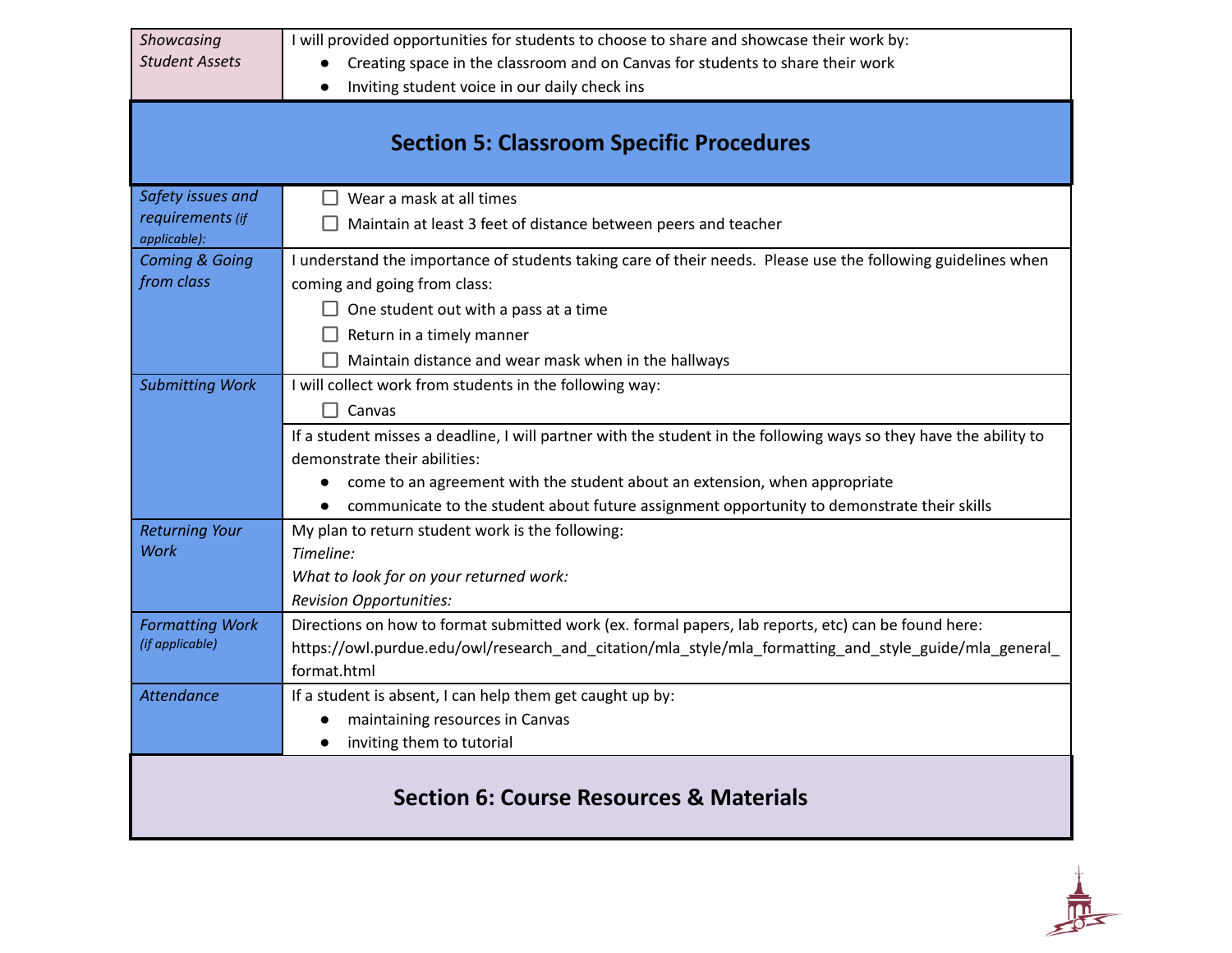| <b>Materials Provided</b>                                | I will provided the following materials to students: book/novel for class, folder in class for assignments                                                                        |  |  |  |  |  |
|----------------------------------------------------------|-----------------------------------------------------------------------------------------------------------------------------------------------------------------------------------|--|--|--|--|--|
| <b>Materials Needed</b>                                  | Please have the following materials for this course:<br>pen/pencil, spiral notebook                                                                                               |  |  |  |  |  |
| <b>Course Resources</b>                                  | Here is a link to resources that are helpful to students during this course: class Canvas page                                                                                    |  |  |  |  |  |
| Empowering<br><b>Families</b>                            | The following are resources available for families to assist and support students through the course: class<br>Canvas page                                                        |  |  |  |  |  |
| <b>Section 7: Assessment of Progress and Achievement</b> |                                                                                                                                                                                   |  |  |  |  |  |
| Formative                                                | As students move through the learning journey during specific units/topics, I will assess & communicate their                                                                     |  |  |  |  |  |
| <b>Assessments</b>                                       | progress in the following ways:                                                                                                                                                   |  |  |  |  |  |
|                                                          | Warm Ups and Exit Slips                                                                                                                                                           |  |  |  |  |  |
|                                                          | Informal Writing (Double Entry Diaries, Think Pair Shares, Etc.)                                                                                                                  |  |  |  |  |  |
|                                                          | Creative projects                                                                                                                                                                 |  |  |  |  |  |
|                                                          | Small Group & Partner Work                                                                                                                                                        |  |  |  |  |  |
|                                                          | <b>Discussions</b>                                                                                                                                                                |  |  |  |  |  |
| <b>Summative</b><br><b>Assessments</b>                   | As we complete specific units/topics I will provide the following types of opportunities for students to provide<br>evidence of their learned abilities:                          |  |  |  |  |  |
|                                                          | <b>Discussions</b>                                                                                                                                                                |  |  |  |  |  |
|                                                          |                                                                                                                                                                                   |  |  |  |  |  |
|                                                          | Essays                                                                                                                                                                            |  |  |  |  |  |
|                                                          | Poetry and Short Stories                                                                                                                                                          |  |  |  |  |  |
| Student Role in                                          | Creative Projects (Podcasts, Plays, Songs, Interviews, Presentations)<br>Students and I will partner to determine how they can demonstrate their abilities in the following ways: |  |  |  |  |  |
| Assessment                                               | 1:1 and Small Group Check Ins                                                                                                                                                     |  |  |  |  |  |
|                                                          | Peer and Self Assessment                                                                                                                                                          |  |  |  |  |  |
|                                                          |                                                                                                                                                                                   |  |  |  |  |  |
|                                                          | <b>Section 8: Grades</b>                                                                                                                                                          |  |  |  |  |  |
|                                                          | <b>Progress Report Cards &amp; Final Report Cards</b>                                                                                                                             |  |  |  |  |  |
| <b>Accessing Grades</b>                                  | Students & Families can go to the following location for up-to-date information about their grades throughout                                                                     |  |  |  |  |  |
|                                                          | the semester:                                                                                                                                                                     |  |  |  |  |  |
|                                                          |                                                                                                                                                                                   |  |  |  |  |  |
|                                                          |                                                                                                                                                                                   |  |  |  |  |  |
|                                                          |                                                                                                                                                                                   |  |  |  |  |  |